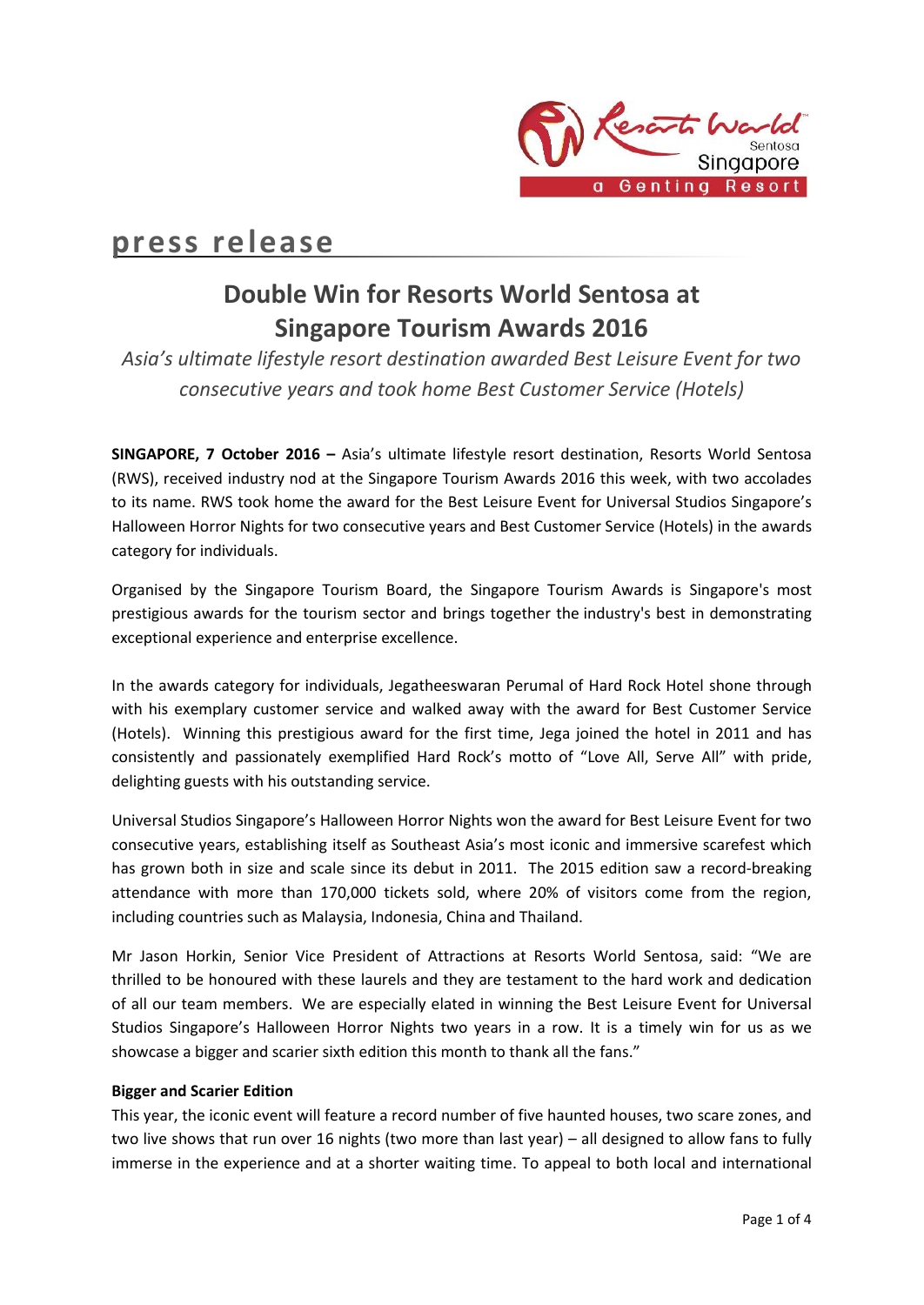fans, Halloween Horror Nights returns with brand new Asian-themed and Western scare acts. Headlining the attractions this year is the infamous *Old Changi Hospital*, which puts Singapore on the map as one of the most haunted places in the world, as well as the first-ever theatrical procession inspired by the Day of Dead. Please refer to **Annex** for interesting facts and figures.

## **Creating Realistic Haunted Houses with Smellscapes**

To up the ante in terms of the realism, this year's edition incorporates the smart use of different scents that triggers visitors' olfactory senses and bring to life the horror elements of various haunted houses. These include the musty scent in the wards and operating theatre at *Old Changi Hospital*, the stench of rotting food and vomitus at *Hawker Centre Massacre*, odour of charred matter in *Bodies of Work*, and wafts of stale perfume and old cigarettes inside *Hu Li's Inn*.

### **Spine-chilling Shows**

Back by popular demand, Jack the Clown will steal the show once again in *Jack's Recurring Nightmare Circus* at Pantages Hollywood Theater. Together with his deranged disciples, he will hunt for killer acts from a live casting call featuring world-class aerialists, acrobats, contortionists and other freaky friends. This year's freak shows include a hair-hanging act, precarious gravity-defying balancing stunt, as well as a fist-clenching knife-throwing performance by popular duo *[Deadly](https://www.youtube.com/watch?v=5PB1vI5bRqg)  [Games](https://www.youtube.com/watch?v=5PB1vI5bRqg)*, as seen on America's Got Talent 2016.

## **Fast Track Access to Haunted Houses, Scare Zones and Shows**

Fans who are dying to skip the queues can purchase Express or Express Plus passes which allow fast track access to houses, shows and rides. Those wishing to relive the scares can purchase the *Frequent Fear Pass* for unlimited visits to all 16 event nights. Those who sign up for the *Behind The Screams* tour can enjoy exclusive sneak peeks into what goes on behind the scenes before showtime. This tour is available on select nights with limited spots, and only for visitors who have signed up for an R.I.P. tour or daytime VIP tour at Universal Studios Singapore.

Tickets for Halloween Horror Nights 6 are available [online](http://www.halloweenhorrornights.com.sg/) and at Universal Studios Singapore ticket booths. Standard tickets on event nights cost S\$65 and S\$69.

- Ends -

#### **ABOUT RESORTS WORLD SENTOSA**

Resorts World Sentosa (RWS), Asia's ultimate lifestyle destination resort, is located on Singapore's resort island of Sentosa. Spanning 49 hectares, RWS is home to four world-class attractions including Universal Studios Singapore, S.E.A. Aquarium, Dolphin Island and Adventure Cove Waterpark. Other attractions include the Asian flagship of a world-renowned destination spa, a casino, six unique hotels and the Resorts World Convention Centre. With the most number of Michelin stars in one destination, RWS offers award-winning dining experiences at renowned celebrity chef restaurants, establishing itself as a key player in Singapore's vibrant and diverse dining scene. The integrated resort also offers world-class entertainment, from original resident productions to concerts and public shows such as the Crane Dance and the Lake of Dreams. RWS has been named "Best Integrated Resort" since 2011 for six consecutive years at the TTG Travel Awards which recognises the best of Asia-Pacific's travel industry.

RWS is wholly owned by Genting Singapore, a company of the Genting Group. For more information, please visi[t www.rwsentosa.com.](http://www.rwsentosa.com/)

**[1]** /ResortsWorldatSentosa **B** o @rwsentosa #HHN6 www.rwsentosablog.com

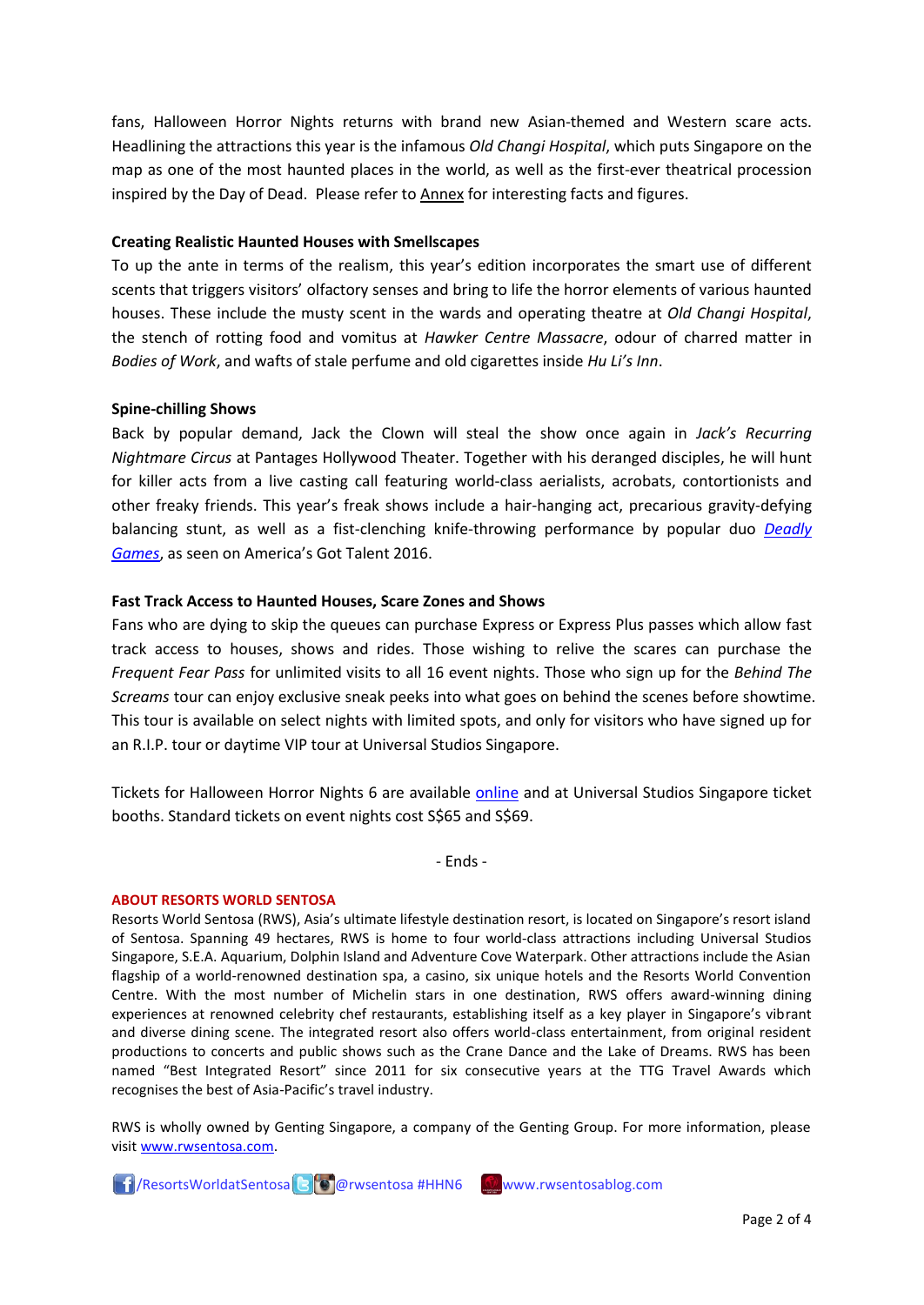## **MEDIA CONTACTS**

### **Resorts World Sentosa**

Chua Loo Lin Tel: + 65 6577 9896 / +65 9851 4175 E-mail: [loolin.chua@RWSentosa.com](mailto:loolin.chua@RWSentosa.com)

Shaiful Rizal Tel: +65 6577 9761 / +65 9170 2542 E-mail: [shaiful.malek@RWSentosa.com](mailto:shaiful.malek@RWSentosa.com)

## **Ogilvy Public Relations (for Resorts World Sentosa)**

 Desmond Cher Tel: +65 6213 7701 / +65 9712 0053 E-mail[: desmond.cher@ogilvy.com](mailto:desmond.cher@ogilvy.com)

 Liu Jianle Tel: +65 6395 3114 / +65 9745 2134 E-mail[: jianle.liu@ogilvy.com](mailto:jianle.liu@ogilvy.com)